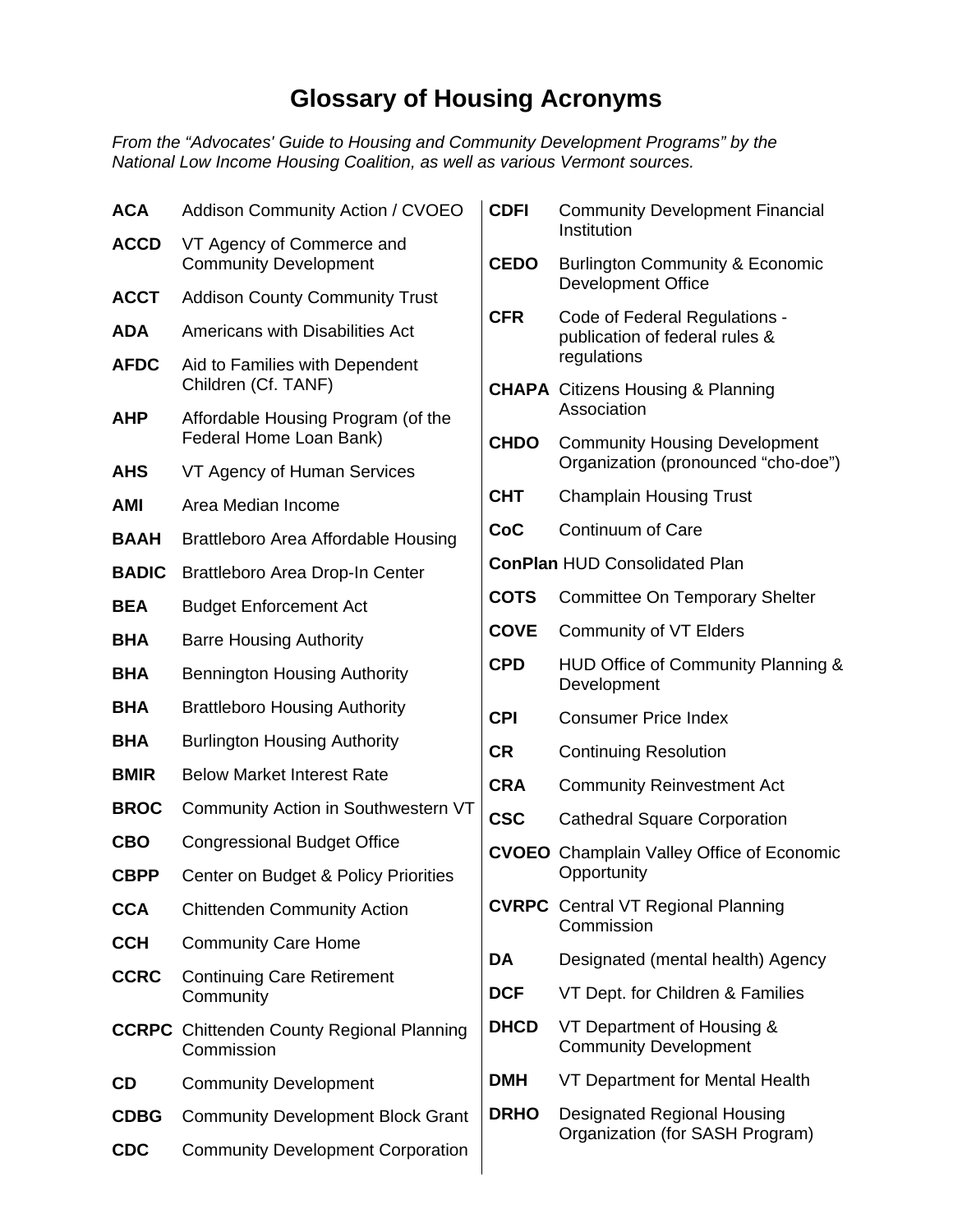| EC           | <b>Enterprise Communities</b>                                                                                           |
|--------------|-------------------------------------------------------------------------------------------------------------------------|
| ELI          | Extremely Low Income (<30% of AMI)                                                                                      |
|              | <b>ELIHPA</b> Emergency Low Income Housing<br><b>Preservation Act</b>                                                   |
| <b>EITC</b>  | <b>Earned Income Tax Credit</b>                                                                                         |
| <b>EPA</b>   | <b>US Environmental Protection Agency</b>                                                                               |
| <b>ESD</b>   | Economic Services Division (of DCF)                                                                                     |
| <b>ESG</b>   | <b>Emergency Solutions Grant</b>                                                                                        |
| <b>EVT</b>   | <b>Efficiency Vermont</b>                                                                                               |
| EZ           | <b>Empowerment Zones</b>                                                                                                |
| <b>FDIC</b>  | <b>Federal Deposit Insurance</b><br>Corporation                                                                         |
| <b>FGICA</b> | <b>Franklin-Grand Isle Community Action</b><br>- CVOEO                                                                  |
| <b>FHA</b>   | <b>Federal Housing Administration</b>                                                                                   |
| <b>FHAP</b>  | Fair Housing Assistance Program                                                                                         |
| <b>FHFA</b>  | <b>Federal Housing Finance Agency</b>                                                                                   |
| <b>FHFB</b>  | <b>Federal Housing Finance Board</b>                                                                                    |
| <b>FHIP</b>  | <b>Fair Housing Initiatives Program</b>                                                                                 |
| <b>FHLB</b>  | Federal Home Loan Bank                                                                                                  |
| <b>FHLBB</b> | Federal Home Loan Bank of Boston                                                                                        |
|              | <b>FHLMC</b> Federal Home Loan Mortgage<br>Corporation (Freddie Mac)                                                    |
|              | <b>FIRREA</b> Financial Institutions Reform,<br>Recovery, and Enforcement Act of<br>1989 (the Savings and Loan bailout) |
| FmHA         | Farmer's Home Administration (of<br>U.S. Department of Agriculture, now<br><b>USDA Rural Development)</b>               |
| <b>FMR</b>   | <b>Fair Market Rent</b>                                                                                                 |
| <b>FNMA</b>  | <b>Federal National Mortgage</b><br>Association (Fannie Mae)                                                            |
| <b>FOIA</b>  | Freedom of Information Act                                                                                              |
| <b>FRB</b>   | <b>Federal Reserve Board</b>                                                                                            |
| <b>FSS</b>   | <b>Family Self-Sufficiency Program</b>                                                                                  |

| <b>FY</b>   | <b>Fiscal Year</b>                                                                      |
|-------------|-----------------------------------------------------------------------------------------|
| <b>GAO</b>  | <b>General Accountability Office</b>                                                    |
| <b>GNMA</b> | Government National Mortgage<br><b>Association (Ginnie Mae)</b>                         |
| <b>GSE</b>  | <b>Government Sponsored Enterprises</b><br>(Fannie Mae & Freddie Mac)                   |
| <b>HAC</b>  | <b>Housing Assistance Council</b>                                                       |
| <b>HAP</b>  | Home Access Program (of VCIL)                                                           |
| <b>HAP</b>  | Housing Assistance Payment for the<br>Section 8 program                                 |
| <b>HCRS</b> | <b>Health Care &amp; Rehabilitation Services</b>                                        |
| <b>HCV</b>  | <b>Housing Choice Vouchers</b>                                                          |
| <b>HFA</b>  | <b>Housing Finance Agency</b>                                                           |
| <b>HHS</b>  | <b>Health &amp; Human Services, US</b><br>Department of                                 |
| <b>HMDA</b> | Home Mortgage Disclosure Act                                                            |
| <b>HMIS</b> | Homeless Management Information<br>System                                               |
| <b>HOME</b> | <b>HOME Investment Partnerships</b><br>Program                                          |
|             |                                                                                         |
| <b>HOPE</b> | <b>Helping Overcome Poverty's Effects</b>                                               |
|             | <b>HOPE VIRevitalization of Severely Distressed</b><br>Public Housing (defunct program) |
|             | <b>HOPWA Housing Opportunities for People with</b><br><b>AIDS</b>                       |
| <b>HPG</b>  | <b>Housing Preservation Grant Program</b>                                               |
| <b>HPRP</b> | Homelessness Prevention & Rapid<br><b>Re-Housing Program</b>                            |
| <b>HQS</b>  | Housing Quality Standards (Section 8)                                                   |
| <b>HTRC</b> | <b>Housing Trust of Rutland County</b>                                                  |
| <b>HUD</b>  | US Department of Housing & Urban<br>Development                                         |
| <b>HVT</b>  | Housing VT                                                                              |
| <b>ICE</b>  | <b>Institute for Community Economics</b>                                                |
| <b>IDA</b>  | <b>Individual Development Account</b>                                                   |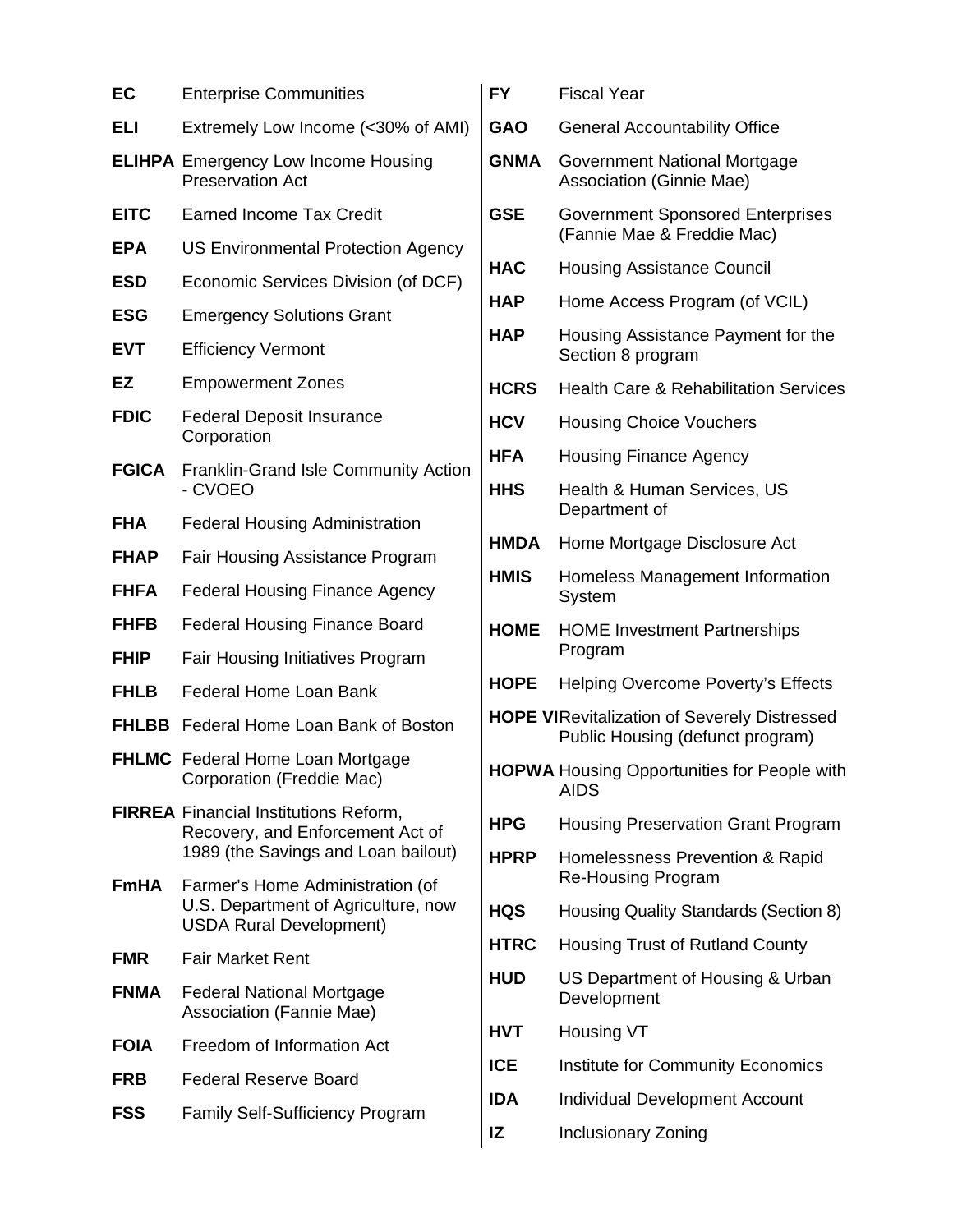| <b>LCPC</b>  | <b>Lamoille County Planning</b><br>Commission                                         | <b>NWI</b>               |
|--------------|---------------------------------------------------------------------------------------|--------------------------|
| LHP          | <b>Lamoille Housing Partnership</b>                                                   | <b>NW</b>                |
| п            | Low income (<80% of AMI)                                                              | OC <sub>o</sub>          |
|              | <b>LIHEAP</b> Low Income Home Energy Assistance<br>Program                            | <b>OEC</b><br><b>OMI</b> |
|              | <b>LIHPRHA</b> Low Income Housing Preservation &<br><b>Resident Homeownership Act</b> | <b>OMI</b>               |
| <b>LIHTC</b> | Low Income Housing Tax Credits                                                        | <b>OTS</b>               |
| <b>LISC</b>  | <b>Local Initiatives Support Corporation</b>                                          | <b>PBF</b>               |
| LMI          | Low & moderate income (<100% of<br>median)                                            | <b>PB</b>                |
| M2M          | Mark to Market                                                                        | PD <sub>8</sub>          |
|              | <b>MAHRA</b> Multifamily Assisted Housing Reform<br>& Affordability Act               |                          |
| <b>MHA</b>   | <b>Montpelier Housing Authority</b>                                                   | <b>PHA</b>               |
| MHP          | <b>Mobile Home Park</b>                                                               | <b>PIT</b><br><b>PJ</b>  |
| <b>MPI</b>   | Maloney Properties, Inc.                                                              |                          |
| <b>MRB</b>   | Mortgage Revenue Bond                                                                 | <b>PMI</b>               |
| <b>MSA</b>   | Metropolitan Statistical Area                                                         | QH                       |
| <b>MTW</b>   | Moving to Work (PHA demo program)                                                     |                          |
| <b>NAEH</b>  | National Alliance to End Homelessness                                                 | <b>RAC</b>               |
|              | <b>NAMI-VT</b> National Alliance on Mental Illness-VT                                 |                          |
| <b>NCH</b>   | National Coalition for the Homeless                                                   | <b>RAL</b>               |
|              | <b>NCSHA</b> National Council of State Housing<br>Agencies                            | <b>RBE</b><br><b>RD</b>  |
|              | <b>NEKCA</b> Northeast Kingdom Community Action                                       | <b>RDC</b>               |
| <b>NHS</b>   | Neighborhood Housing Service                                                          | <b>REA</b>               |
| <b>NIMBY</b> | Not In My Back Yard                                                                   | <b>REI</b>               |
| <b>NLIHC</b> | National Low Income Housing<br>Coalition                                              | <b>RES</b>               |
| <b>NOFA</b>  | Notice of Funding Availability                                                        | RH/                      |
| <b>NRC</b>   | Neighborhood Reinvestment<br>Corporation                                              | <b>RHS</b>               |
| <b>NROC</b>  | Northgate Residents' Ownership Corp.                                                  | <b>RLF</b>               |

| <b>NWKS</b> | NeighborWorks America                                                                                    |
|-------------|----------------------------------------------------------------------------------------------------------|
|             | <b>NWWVT</b> NeighborWorks of Western VT                                                                 |
| OCC         | Office of the Comptroller of the<br>Currency                                                             |
| <b>OEO</b>  | VT Office of Economic Opportunity                                                                        |
| <b>OMB</b>  | US Office of Management & Budget                                                                         |
|             | <b>OMHAR</b> US Office of Multifamily Housing<br><b>Assistance Restructuring</b>                         |
| <b>OTS</b>  | <b>Office of Thrift Supervision</b>                                                                      |
| <b>PBRA</b> | <b>Project Based Rental Assistance</b><br>(Section 8)                                                    |
| <b>PBV</b>  | Project-Based Voucher (Section 8)                                                                        |
| PD&R        | HUD Office of Policy Development &<br>Research                                                           |
| PHA         | <b>Public Housing Agency or Authority</b>                                                                |
| PIT         | Point In Time count of the homeless                                                                      |
| PJ          | Participating Jurisdiction (for HOME<br>Program)                                                         |
| PMI         | Private Mortgage Insurance                                                                               |
|             | <b>QHWRA</b> Quality Housing & Work Responsibility<br>Act of 1998 (Public Housing &<br>Section 8 reform) |
|             | <b>RACDC</b> Randolph Area Community<br>Development Corp.                                                |
| <b>RAD</b>  | <b>Rental Assistance Demonstration</b>                                                                   |
| <b>RBES</b> | <b>Residential Building Energy Standards</b>                                                             |
| RD          | <b>USDA Rural Development</b>                                                                            |
| <b>RDC</b>  | <b>Regional Development Commission</b>                                                                   |
| <b>REAC</b> | <b>Real Estate Assessment Center</b>                                                                     |
| <b>REIT</b> | <b>Real Estate Investment Trust</b>                                                                      |
|             | <b>RESPA</b> Real Estate Settlement Procedures<br>Act                                                    |
| RHA         | <b>Rutland Housing Authority</b>                                                                         |
| <b>RHS</b>  | <b>USDA Rural Housing Service</b>                                                                        |
| RLF         | <b>Revolving Loan Fund</b>                                                                               |